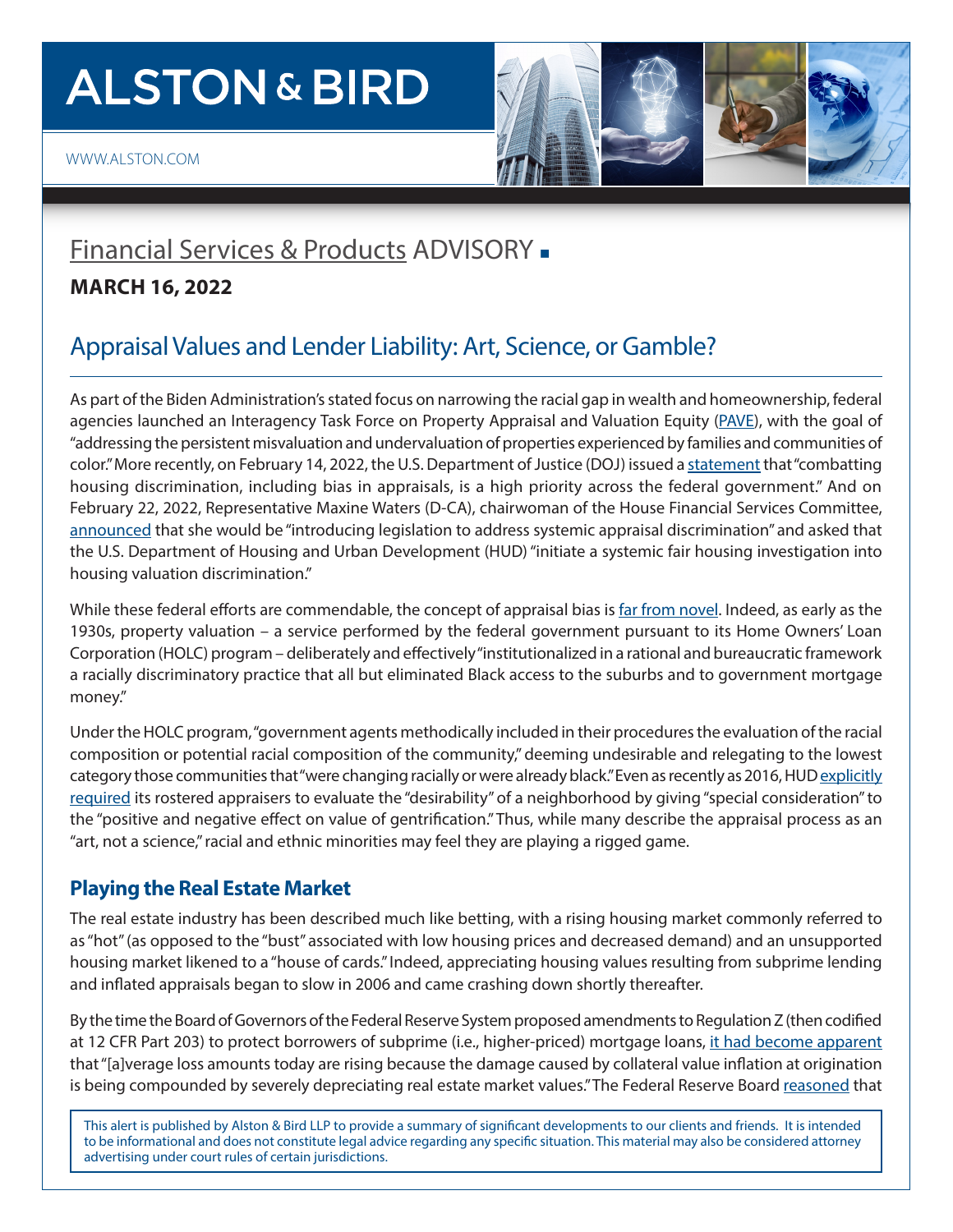"[a]n inflated appraisal also may lead consumers to believe that they have more home equity than in fact they do, and to borrow or make other financial decisions based on this incorrect information." For example, "a consumer also may take out more cash with a refinance or home equity loan than he or she would have had an appraisal not been inflated." Such a consumer, if saddled with "substantial unsecured consumer debt," may be "especially vulnerable" because "they may find a cash-out refinance offer attractive."

[Ultimately,](https://www.huduser.gov/portal/Publications/pdf/treasrpt.pdf) leading up to the 2008 financial crisis, "borrowers in black neighborhoods [were] five times as likely to refinance in the subprime market than borrowers in white neighborhoods," even when controlling for income. These statistics indicate that racial and ethnic minorities were acutely affected by inflated appraisals and the resulting housing market crash. [To that end](https://ncrc.org/wp-content/uploads/2011/10/ncrc_foreclosurewhitepaper_2011.pdf), "[w]hile the foreclosure crisis has had vast consequences throughout the United States, it has had a disproportionate impact on persons of color," even when considering that homeownership rates for Black / African American and Hispanic/Latino borrowers had been at their lowest levels in over a decade and would drop even further.

Notably, neighborhoods with populations of color of less than 10% in 2000 saw an increase in foreclosures of 215%, while neighborhoods with 90% or greater minority populations experienced an increase of 544%. Overall, the bursting of the housing market bubble took a [far greater toll](https://www.pewresearch.org/social-trends/2011/07/26/wealth-gaps-rise-to-record-highs-between-whites-blacks-hispanics/) on the wealth of minorities than whites.

#### **Tightening the Appraisal Rules**

In 2008 and in response to the increase in foreclosure rates, which threatened significant credit loss to government investors, Freddie Mac, Fannie Mae, and the Federal Housing Finance Agency (FHFA) entered into a settlement with the New York State Office of the Attorney General, resulting in a [Home Valuation Code of Conduct](https://www.fhfa.gov/Media/PublicAffairs/Pages/FHFA-Announces-Home-Valuation-Code-of-Conduct.aspx) (HVCC) to protect against inflated appraisals caused in part by lender influence. At around the same time, the Federal Reserve Board exercised its rulemaking authority under the Home Ownership and Equity Protection Act by [amending](https://www.federalregister.gov/documents/2008/07/30/E8-16500/truth-in-lending) Regulation  $Z$  to provide for several new protections for consumer mortgages, including appraiser independence requirements designed to ensure the integrity of real estate appraisals.

Subsequently, Congress enacted the Dodd–Frank Wall Street Reform and Consumer Protection Act, which sunset the HVCC and codified the Regulation Z appraiser independence provisions via a new Section 129E of the Truth in Lending Act (implemented by the valuation independence requirements in current 12 CFR § 1026.42).

From here, the government-sponsored entities (GSEs) followed suit, issuing their [Appraiser Independence](https://singlefamily.fanniemae.com/media/4711/display) [Requirements,](https://singlefamily.fanniemae.com/media/4711/display) which imposed heightened obligations on lenders to maintain separate and independent functions for their loan production and appraisal-related services. Further, various federal government agencies, including the Office of the Comptroller of the Currency, Federal Reserve System, and Federal Deposit Insurance Corporation, updated their existing [Interagency Appraisal and Evaluation Guidelines](https://www.federalregister.gov/documents/2010/12/10/2010-30913/interagency-appraisal-and-evaluation-guidelines) to "reflect developments concerning appraisals and evaluations, as well as changes in appraisal standards and advancements in regulated institutions' collateral valuation methods," while reemphasizing that appraisals must "support an institution's decision to engage in the credit transaction." And, effective January 1, 2010, HUD [imposed](https://www.hud.gov/sites/documents/09-28ML.PDF) heightened requirements on lenders that order appraisals in connection with loans insured by the Federal Housing Administration. In addition, and to further protect against overvaluation bias, the GSEs and various private vendors developed automated valuation models (AVMs) for lenders to use in evaluating borrower collateral.

#### **Another Rising Housing Market**

The various enhancements to the appraisal process served to fine-tune the industry's risk assessment and management abilities overall and succeeded in reducing expected mortgage default rates, particularly for refinance transactions. Indeed, after controlling for factors such as loan-to-value ratio, credit score, debt-to-income ratio, interest rate, and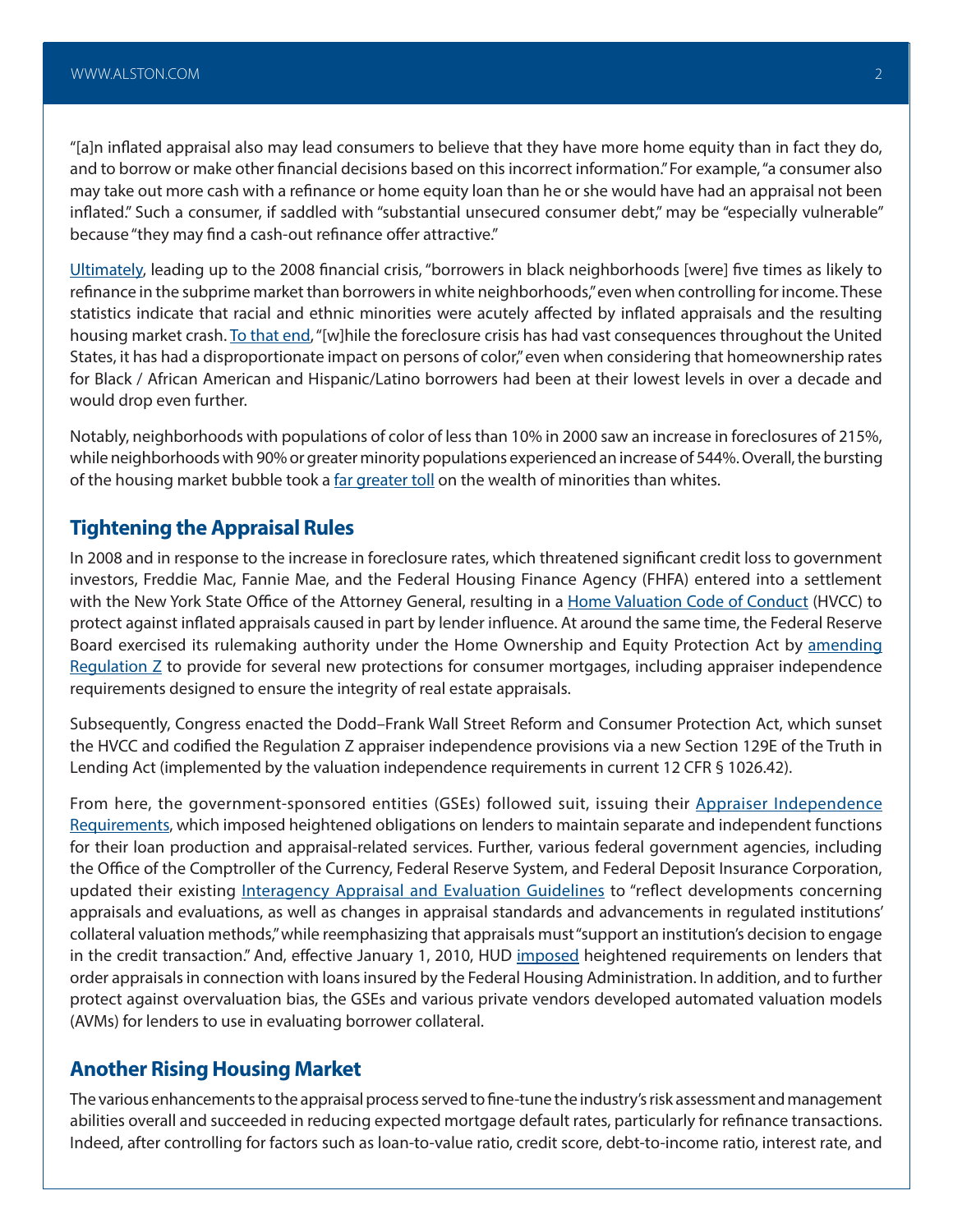loan balance, it [appears](https://www.urban.org/urban-wire/significantly-improved-appraisal-process-has-reduced-riskiness-refinance-mortgages) that cash-out refinance transactions during 2010–2017 were "only" 55% riskier than purchase transactions, as opposed to 96% riskier before the tightening of appraisal standards. While this tightening of standards has [resulted](https://www.aeaweb.org/conference/2021/preliminary/paper/8ZBQTHQ5) in almost half of cash-out refinance loan applicants receiving lower-than-desired appraisal values, the refined process suggests a safer bet for consumers.

However, over the last 18 months, housing prices once again have been on the rise due to record-low mortgage rates and flexible work-from-home policies that allowed buyers to expand their home search. As for those homeowners staying put, they [extracted more cash](https://www.wsj.com/articles/cash-out-refinancings-hit-highest-level-since-financial-crisis-11615458602) from their homes through cash-out refinances in 2020 than in any year since the financial crisis, assured by more stringent underwriting and appraisal standards than were available before the financial crisis. As the rate of cash-out refinances [continues to rise](https://www.freddiemac.com/research/insight/20211029-refinance-trends), will increased housing values remain sustainable? Industry predictions suggest that housing prices [will decelerate](https://www.corelogic.com/intelligence/u-s-home-price-insights/#:~:text=Still%2C%20the%20CoreLogic%20HPI%20Forecast,of%203.5%25%20by%20December%202022) each month of 2022 and steadily temper the rapid home price acceleration seen in 2021. However, the extent of any deceleration or potential decline in the housing market remains to be seen.

Precisely because of such market volatility, the existing appraisal framework is designed not only to protect borrowers from taking on more debt than their property is worth but also to limit the investor's risk of loss in the event of borrower default. [Fannie Mae,](https://singlefamily.fanniemae.com/media/30831/display) for example, emphasizes that, to be eligible for delivery, the loan must be "secured by a property that provides acceptable collateral." To that end, Fannie Mae cautions lenders to "pay particular attention and institute extra due diligence for those loans in which the appraised value is believed to be excessive or when the value of the property has experienced significant appreciation in a short time period since the prior sale."

Further, when using automated valuation tools, the federal agencies expect lenders to "establish a level of acceptable core accuracy and limit exposure to a model's systemic tendency to over value properties." Fannie Mae's own valuation [tool](https://singlefamily.fanniemae.com/media/20576/display) issues "flags and messages that signal heightened risk of overvaluation." Similarly, other government investors require a lender to ensure that an appraisal value adequately supports the loan to be guaranteed or insured.

But government investors acknowledge that there is no one "right" property value. For example, the Department of Veterans Affairs (VA) requires the appraisal value to be "reasonable," Fannie Mae and Freddie Mac refer to it as an "opinion" of value, and HUD acknowledges it is an "estimated" value. Similarly, the federal banking agencies note that an appraisal is "an opinion as to the market value" of a property on a particular date. Most importantly, the Uniform Standards of Professional Appraisal Practice (USPAP) definition of an appraisal, which all appraisers must comply with, recognizes that the "opinion of value" may be numerically expressed "as a specific amount, as a range of numbers, or as a relationship" to a prior value or benchmark.

These nebulous characterizations are not surprising, given that the appraisal process relies on the professional judgment and expertise of the appraiser and permits the appraiser to employ subjectivity. For example, **HUD** [acknowledges](https://www.hud.gov/sites/documents/41502APPDHSGH.PDF) that factors of location, site, view, design, quality of construction, age, condition, and functional utility "are all subjective factors that require subjective adjustments."

#### **Prohibition on Appraisal Discrimination**

Yet, while subjectivity is expected, consideration of a prohibited factor such as race or ethnicity is prohibited and constitutes unlawful discrimination. The Fair Housing Act prohibits discrimination in "making available [a residential real estate-related] transaction, or in the terms or conditions of such a transaction," by a person or entity "whose business includes engaging in residential real estate-related transactions." For purposes of the Act, a "residential real estate-related transaction" includes "the making or purchasing of loans or providing other financial assistance – (1) for purchasing, constructing, improving, repairing, or maintaining a dwelling; or (2) secured by residential real estate" (i.e., a mortgage loan transaction), as well as "the selling, brokering, or appraising of residential real property." Fair Housing Act claims against lenders are often brought to HUD by community organizations that receive annual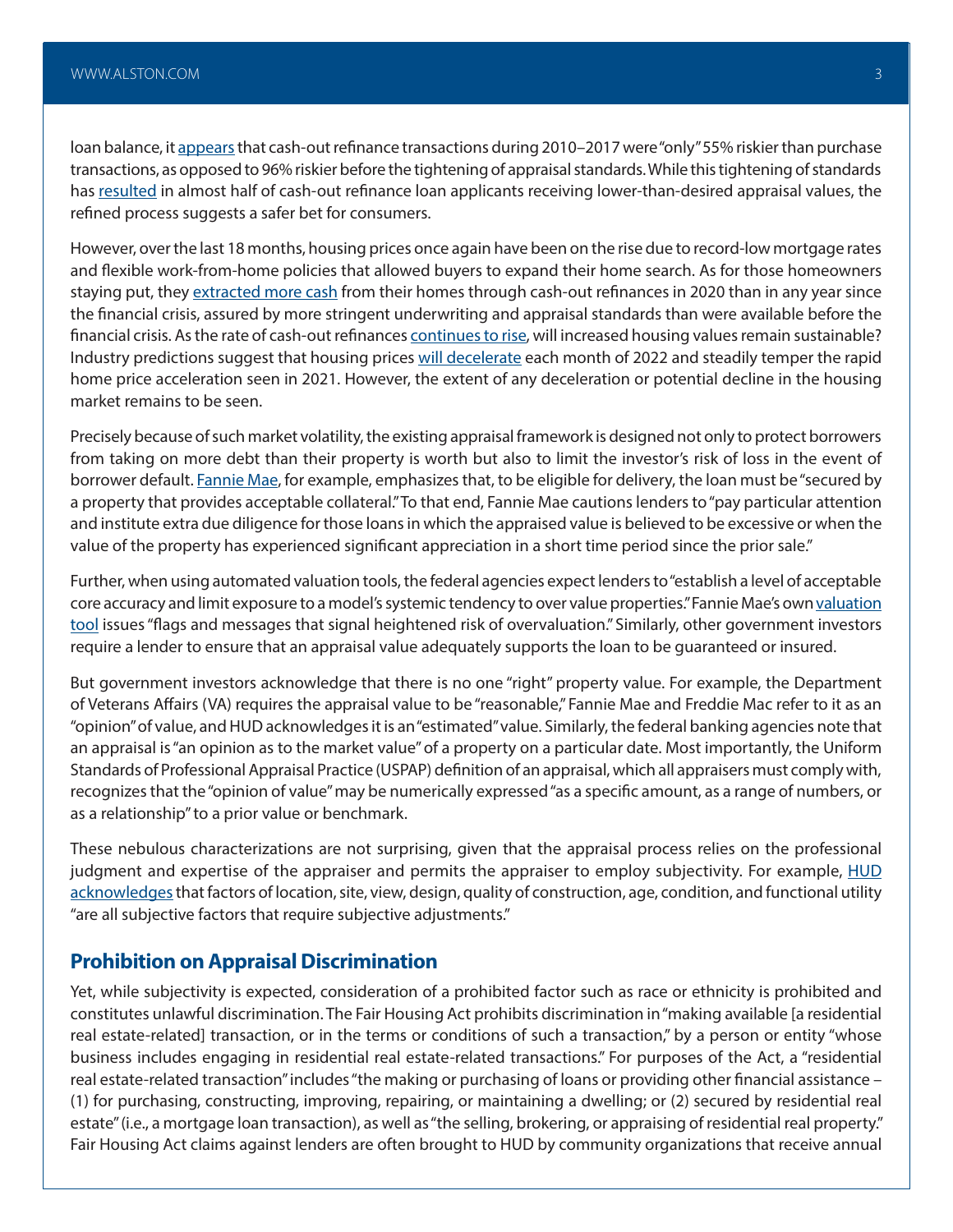grants from HUD under the agency's Private Enforcement Initiative and commit to finding and referring discrimination complaints for investigation and conciliation.

In addition to antidiscrimination laws, the USPAP explicitly prohibits an appraiser from relying on "unsupported conclusions relating to characteristics such as race, color, religion, national origin, sex, sexual orientation, gender, marital status, familial status, age, receipt of public assistance income, disability, or an unsupported conclusion that homogeneity of such characteristics is necessary to maximize value." Further, for every appraisal report, the appraiser must certify that the report contains their "personal, impartial, and unbiased professional analysis" and that the appraiser "had no bias with respect to the property or the parties involved" in the appraisal assignment.

Unfortunately, there is no bright-line rule for determining whether an appraisal is discriminatory. It is the [position](https://www.congress.gov/116/meeting/house/109685/witnesses/HHRG-116-BA04-Wstate-PerryA-20190620.pdf) of numerous advocacy groups and public policy organizations that the "widespread presence of anti-black bias" and "even outright discrimination and racism" has directly contributed to the devaluation of black assets in the housing market, suggesting that the discriminatory conduct should be apparent on the face of the appraisal report.

Yet, absent explicit references to a homeowner's race or ethnicity, or statements regarding the demographic composition of the neighborhood, how can a lender know or verify that an appraiser chose valuation factors based on professional judgment and expertise rather than a prohibited characteristic such as race or ethnicity? Of course, an appraisal value that is lower than desired by the borrower or needed to support the loan is not itself evidence of discrimination.

Not only are lenders prohibited from increasing an appraisal value or ordering another appraisal absent a determination that the appraisal is deficient, but they also must employ their own licensed or certified appraisers if they perform a substantive review of the appraisal report. And neither the law nor government agency guidelines require a lender to perform a substantive review of the appraisal before relying on it to make a loan. Rather, the expectation is that the lender will confirm that the appraisal was performed by state-certified or licensed appraiser, contains sufficient information and analysis to support the institution's decision to engage in the transaction, and includes a certification that the appraiser complied with the USPAP. Ultimately, through the appraisal process, the lender "is responsible for ensuring that the subject property provides adequate collateral for the mortgage."

#### **Potential Improvements to the Appraisal Process**

Given that the existing appraisal framework is designed to prevent lender influence and protect against overvaluation of collateral, lenders are in a difficult position to detect discrimination and correct it. Suggestions made by federal agencies, government investors, advocacy groups, and public policy organizations vary widely, conflict with one another, and ultimately reflect each entity's own stake in the game. For example, a [study](https://nationalfairhousing.org/wp-content/uploads/2022/01/2022-01-18-NFHA-et-al_Analysis-of-Appraisal-Standards-and-Appraiser-Criteria_FINAL.pdf) commissioned by the Federal Financial Institutions Examination Council recommends that the USPAP be amended "to require appraisers to identify mortgage borrowers as 'intended users' of appraisals prepared in relation to residential mortgage transactions."

While this suggestion would create a duty of care where none currently exists, and therefore a private right of action for negligence, for borrowers who believe that an appraiser has undervalued their home, this change would conflict with existing government investor guidelines, which emphasize that the "intended user" of the appraisal is the lender, and the "intended use" is to "evaluate the property that is the subject of this appraisal for a mortgage finance transaction." Further, it is unclear what the intended use of the appraisal report would be for a mortgage borrower who may not own the property or ultimately purchase it.

Virtually all other suggestions for detecting and eliminating appraisal discrimination or bias are directed at the appraiser and recognize, at least implicitly, that lenders' obligations in the appraisal process cannot easily be changed. These [suggestions](https://www.fanniemae.com/media/42541/display) include "expand[ing] the participation of people of color in the appraiser profession" ([given that](https://www.appraisalinstitute.org/file.aspx?DocumentId=2342) the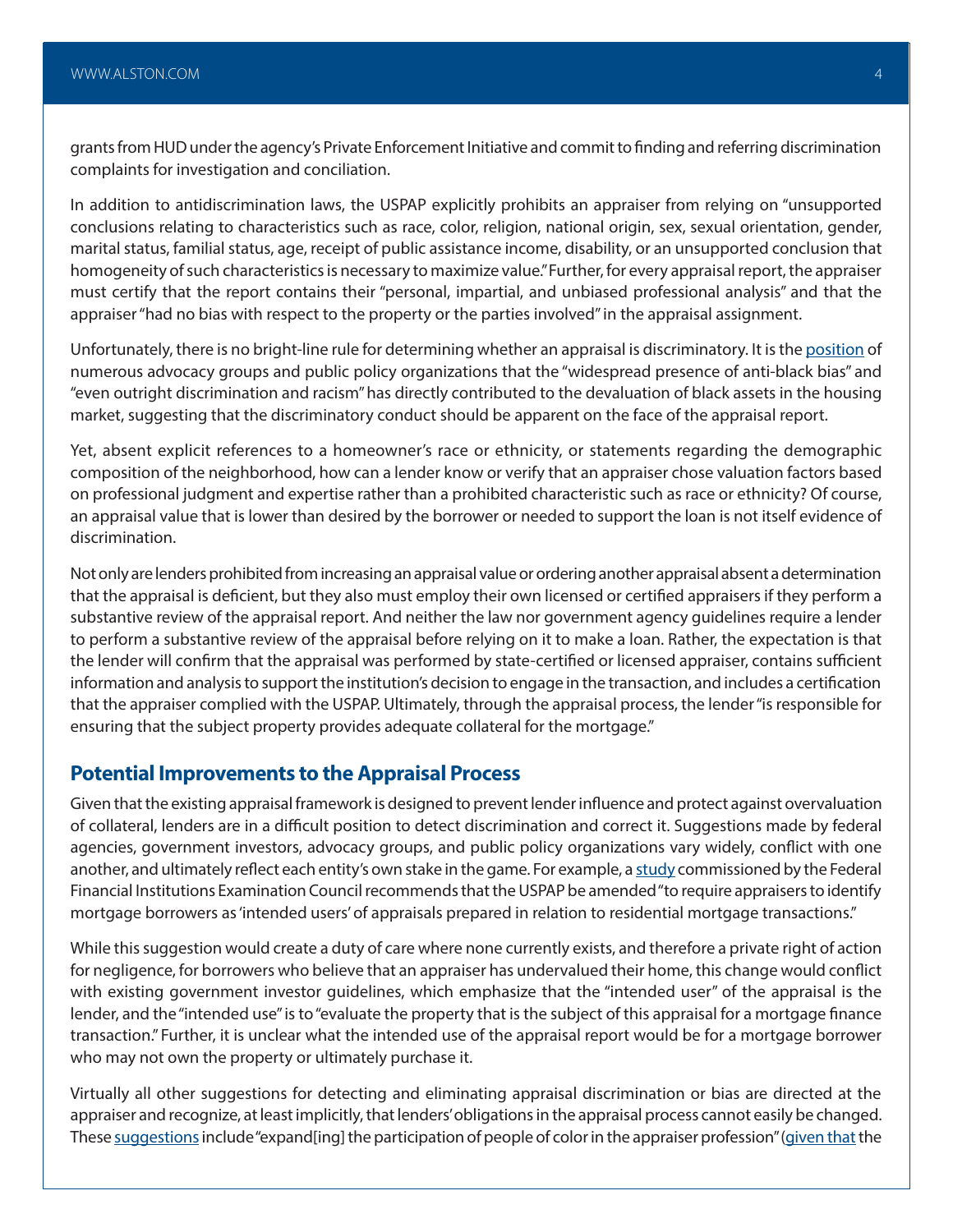vast majority of appraisers are white and only 1% are black) and prohibiting appraisers from using in their appraisal report commentary any words or phrases that can be viewed as potential race- or ethnicity-related red flags.

However, even these appraiser-specific recommendations are at odds, reflecting the differing, and sometimes incompatible, priorities among industry participants. While government investors propose "modernizing" the appraisal process through "better use of data, technology, and process design," the [Consumer Financial Protection Bureau,](https://files.consumerfinance.gov/f/documents/cfpb_avm_outline-of-proposals_2022-02.pdf) much like advocacy groups, has expressed "concerns that AVMs may reflect bias in design and function or through the use of biased data and may introduce potential fair lending risk."

Nevertheless, other than recommending that lenders review the language of appraisal reports for red-flag language, the industry has come up empty-handed in terms of what lenders can do to detect appraisal discrimination and correct it. While government investors have made some updates to their quidelines to require lenders to "evaluate the appraisal and ensure it complies with … the Fair Housing Act and other federal, state, or local antidiscrimination laws,"the nature and scope of this obligation remains a topic of discussion and some disagreement.

Even the nature and extent of appraisal bias – and the steps in the appraisal process that might be the problem – are subject to contention. On the one hand, Freddie Mac [asserts](https://www.freddiemac.com/research/insight/20210920-home-appraisals) that "the topic of a potential appraisal gap is worthy of considerable research," while Fannie Mae, much like public policy think tanks, [notes](https://www.fanniemae.com/media/42541/display) that "the frequency of 'undervaluation' [does] not have a notable racial pattern."

But even assuming significant bias, there is no consensus on which legitimate alternatives could substitute for the existing valuation process. This is no surprise, given the industry's use of credit scoring models for their predictive value, despite concerns that these models may have a disproportionate and unfavorable effect on minorities.

Indeed, the lender's entire appraisal-related process, from the use of automated valuation tools to the scope of appraisal review, could very well be examined for potential discrimination, even when the lender is performing these actions consistently in accordance with its policies and procedures and without regard to race or other prohibited factor. This level of scrutiny into a lender's involvement with a mortgage settlement service is unprecedented. If this were a different settlement service, such as title, inspection, or hazard insurance, there would be no expectation for a lender to scour the results for deficiencies, or implicit biases, that could signal discrimination. For example, courts acknowledge that a lender would not be expected to uncover a defect in title that a knowledgeable title company or attorney failed to detect.

Ultimately, lenders will need to understand the expectations and risks arising from their role in the appraisal process, particularly once the historic run on housing prices begins to wind down. Further, while no one has yet come up with a solution for detecting and addressing appraisal bias, the industry might benefit from working together to eliminate potential bias by considering conscientious enhancements to the appraisal process rather than burning down the house.